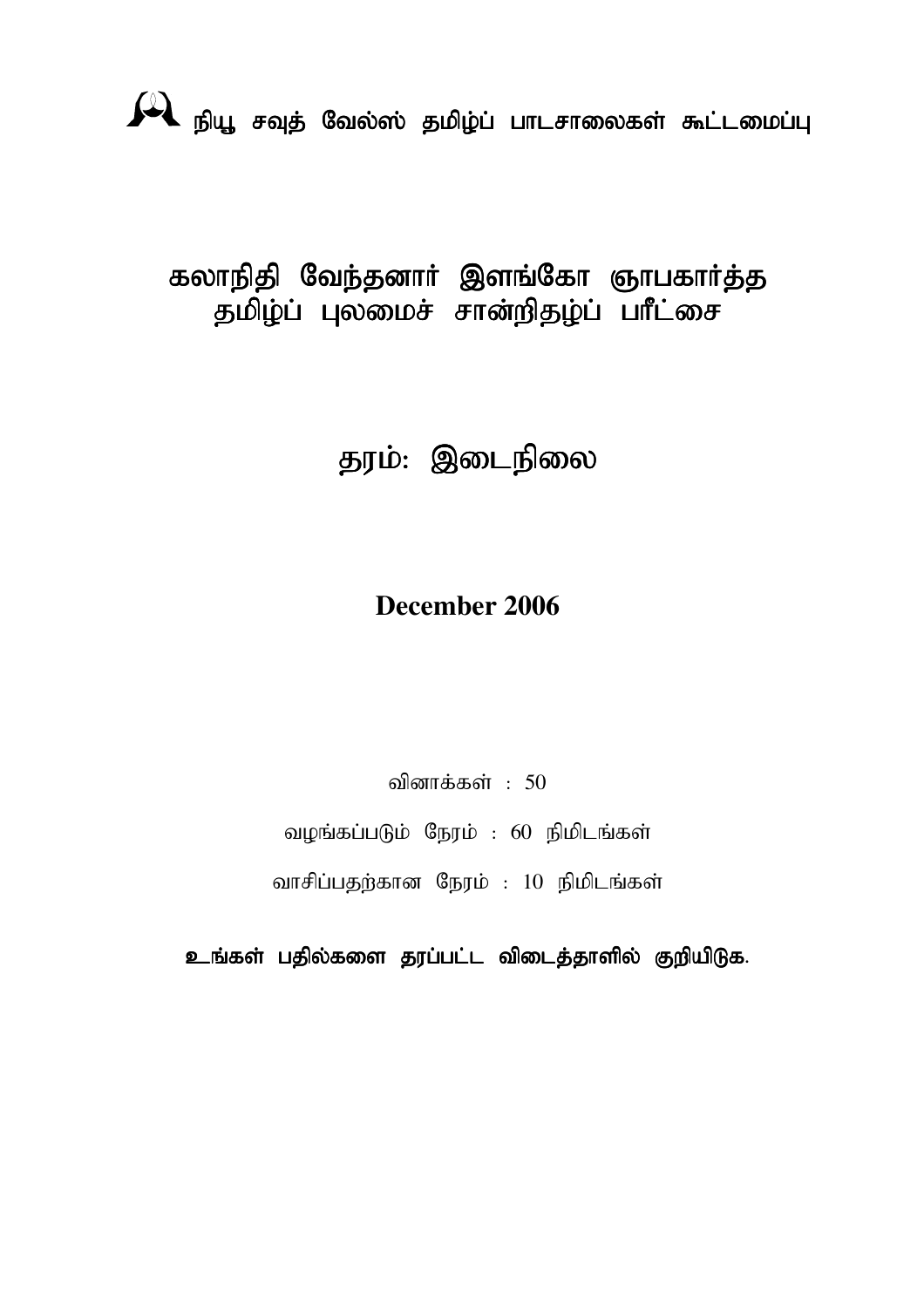Read "**D**  $\mu$ <sub>5</sub> and answer questions 1 to 5.  $"$ மகாகவி பாரதியார் $"$  என்பதை வாசித்து 1 முதல் 5 வரையுள்ள வினாக்களுக்கு விடையளிக்கவும்.

#### மகாகவி பாரதியார்

காலம் தந்த கவிஞனும், காலத்தை வென்ற கவிஞனும் மகாகவி பாரதியாவார். தமிழிலே ஒரு பெரிய மறுமலர்ச்சியையும், விழிப்புணர்வையும் உண்டாக்கியவர் பாாகியார்.

இவர் 1882-ம் ஆண்டு எட்டயபாத்தில் சின்னச்சாமி ஐயருக்கும், லட்சுமி அம்மாவுக்கும் மகனாக பிறந்தார். பெற்றோர் இவருக்கு இட்ட பெயர் சுப்பையா. இவர் எட்டயபுரம் அரண்மனையில் ஜமீன்தார் முன்பாகக் கவிபாடி 'பாரதி' என்ற பட்டம் பெற்றார். பாரதிக்கு பதினான்கு வயது நடந்து கொண்டிருந்தபோது செல்லம்மாள் என்ற ஏழு வயதுப் பெண்ணைத் திருமணம் செய்து வைக்கனர்.

பெண்கல்வி, தேச விடுதலை, பகுத்தறிவு வாதம், மனித சமத்துவம் குறித்து பாடல்களை எழுதிக் குவித்த வண்ணமிருந்தார் பாரதி. பாஞ்சாலி சபதம், குயில் பாட்டு, கண்ணன் பாட்டு போன்ற பாடல்கள் இவரின் கவிகைப் புலமைக்குச் சான்றுகளாகும். இந்திய நாட்டின் பழங்காலப் பெருமைகளையும், உயர்வையும் கேட்போர் செவிகளில் தேனூறப் பாடியுள்ளார். அத்தோடு பல கெய்வ, பக்கிப் பாடல்களையம் பாடி படைப்பாள்ஸலின் இமயமாக விளங்கினார்.

தமிழில் பாரதி தொடாத, தொடங்கி வைக்காத இலக்கியத்துறையே இல்லை என மதிப்பிடலாம். தமிழ் மொழியின் வளர்ச்சிக்கும், மலர்ச்சிக்கும், தாய் நாட்டின் எழுச்சிக்கும் தனது சக்தி மிகுந்த கவிதைகளை அர்ப்பணித்த மகாகவி பாாதி 1921-ம் ஆண்டு பகமுடம்ப எய்கினார்.

Choose the correct answer. சரியான விடையைத் தேர்ந்தெடுக்கவும்.

1. "பாரதி" என்ற பட்டம் யாரால் கொடுக்கப்பட்டது?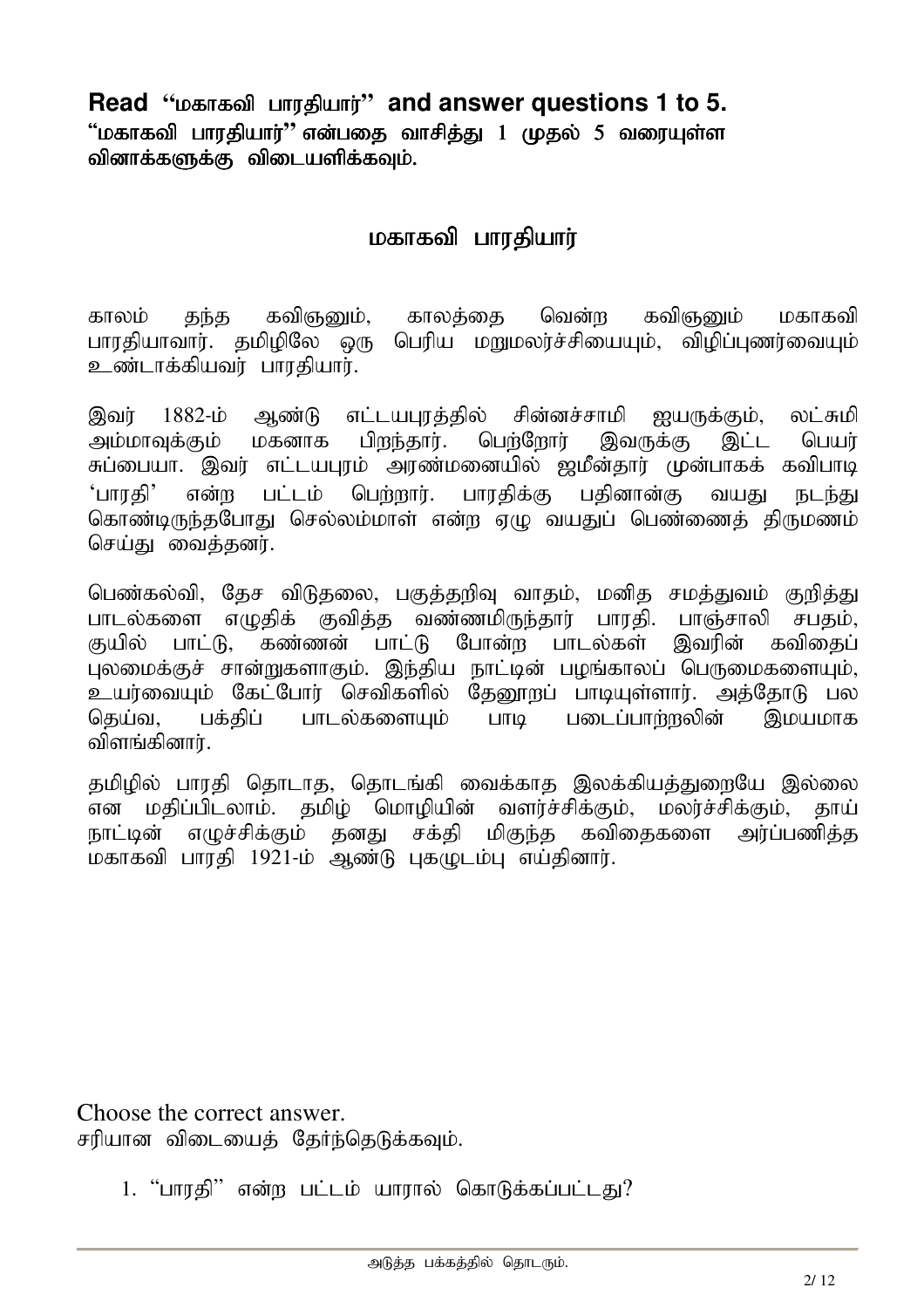- $(a)$  காந்திஜி
- $(b)$  சின்னச்சாமி ஐயர்
- $(c)$  எட்டயபுரம் ஜமீன்தார்
- $(d)$  செல்லம்மாள்
- 2. பாரதி எழுதிய பாடல்கள்:
	- $(a)$  பெண்கல்வி
	- $(b)$  தேசவிடுதலை
	- $(c)$  பகுத்தறிவு வாதம்
	- $(d)$  மேற்கூறிய மூன்றையும், பற்றியன.
- $3.$  பாரதி பிறந்த நாடு:
	- $(a)$  இலங்கை
	- $(b)$  தென் ஆபிரிக்கா
	- $(c)$  பாகிஸ்தான்
	- $(d)$  இந்தியா
- 4. செல்லம்மாளுக்கு திருமணமாகும் போது எத்தனை வயது?
	- $(a)$  பதினான்கு
	- $(b)$   $\sigma(\phi)$
	- $(c)$  இருபது
	- $(d)$  பதினெட்டு
- 5. பாரதியார் எழுதிய
	- $(a)$  திருக்குறள்
	- $(b)$  ஆத்திசூடி
	- $(c)$  பாஞ்சாலி சபதம்
	- $(d)$  சிலப்பதிகாரம்

அவரின் கவிதைத் திறமைக்கு ஒரு சான்று.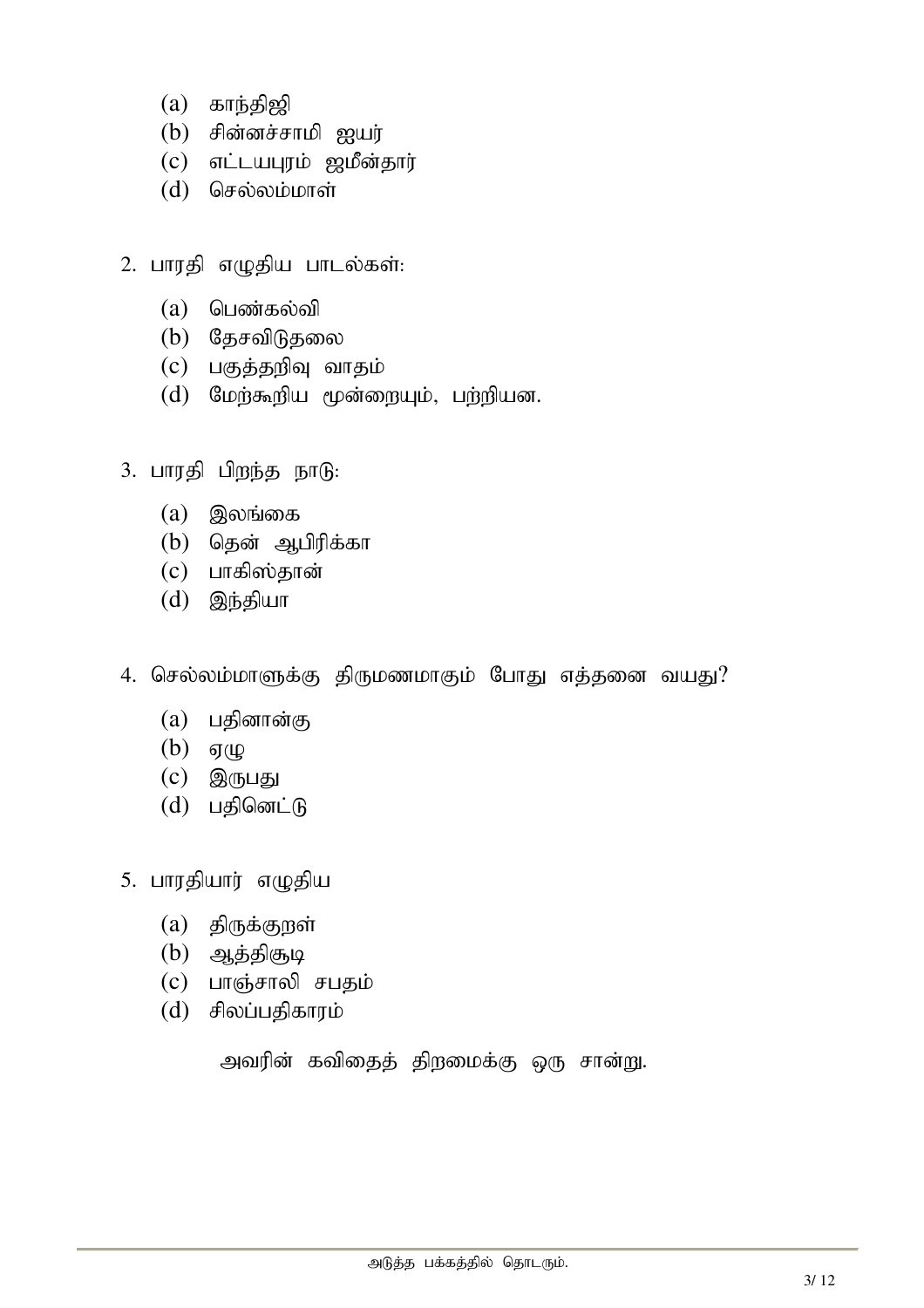#### Read the poem "அறு" & answer questions 6 to 10

"ஆறு" என்ற பாடலை வாசித்து அதில் உள்ள தகவல்களைக் கொண்டு 6 (முதல் 10 வரையுள்ள வினாக்களுக்கு விடையளிக்கவும்.

#### $\mathbf{R}$

உச்சி மலை ஊசி மலை உயர்ந்த மலை மீதிலே மிச்சம் விசையாகத் தண்ணீர் மேல் எமுந்து கொட்டுதே!

கல்லிற் பாய்ந்து கரை பூண்டு கடலை நோக்கி ஒடியே மெல்ல நாட்டை வளப்படுத்தி மெத்த நன்மை செய்குதே!

ஆறு இல்லா ஊருக்கொரு அழகு இல்லை என்றுமே கூறி வைத்த ஔவைப்பாட்டி கூற்று என்றும் உண்மையே!

ஆற்றை அசுத்தம் செய்து நாளும் அதிலே நஞ்சைக் கலக்கினால் நேற்று வரை இருந்த அழகு நீங்கி வரட்சி காட்டுமே!

- 6. இந்த பாடலில் குறிப்பிடப்படாக மலை எகு?
	- $(a)$  **p**  $\text{mF}$  to  $\text{m}$
	- $(b)$  இமய மலை
	- $(c)$  உச்சி மலை
	- $(d)$  உயர்ந்த மலை
- 7. "வளப்படுத்தி" என்பதன் பொருள்?
	- $(a)$  அழித்து
	- $(b)$  மூழ்கடித்து
	- $(c)$  செமிக்க வைத்து
	- $(d)$  எரித்து
- 8. ஆற்றைப்பற்றி ஒளவைப்பாட்டி என்ன கூறுகிறார்?
	- $(a)$  ஆறிலும் சாவு, நூறிலும் சாவு.
	- $(b)$  அறின கஞ்சி பழங்கஞ்சி.
	- $(C)$  ஆறு இல்லா ஊருக்கு அழகில்லை.
	- $(d)$  ஆறு மனமே ஆறு.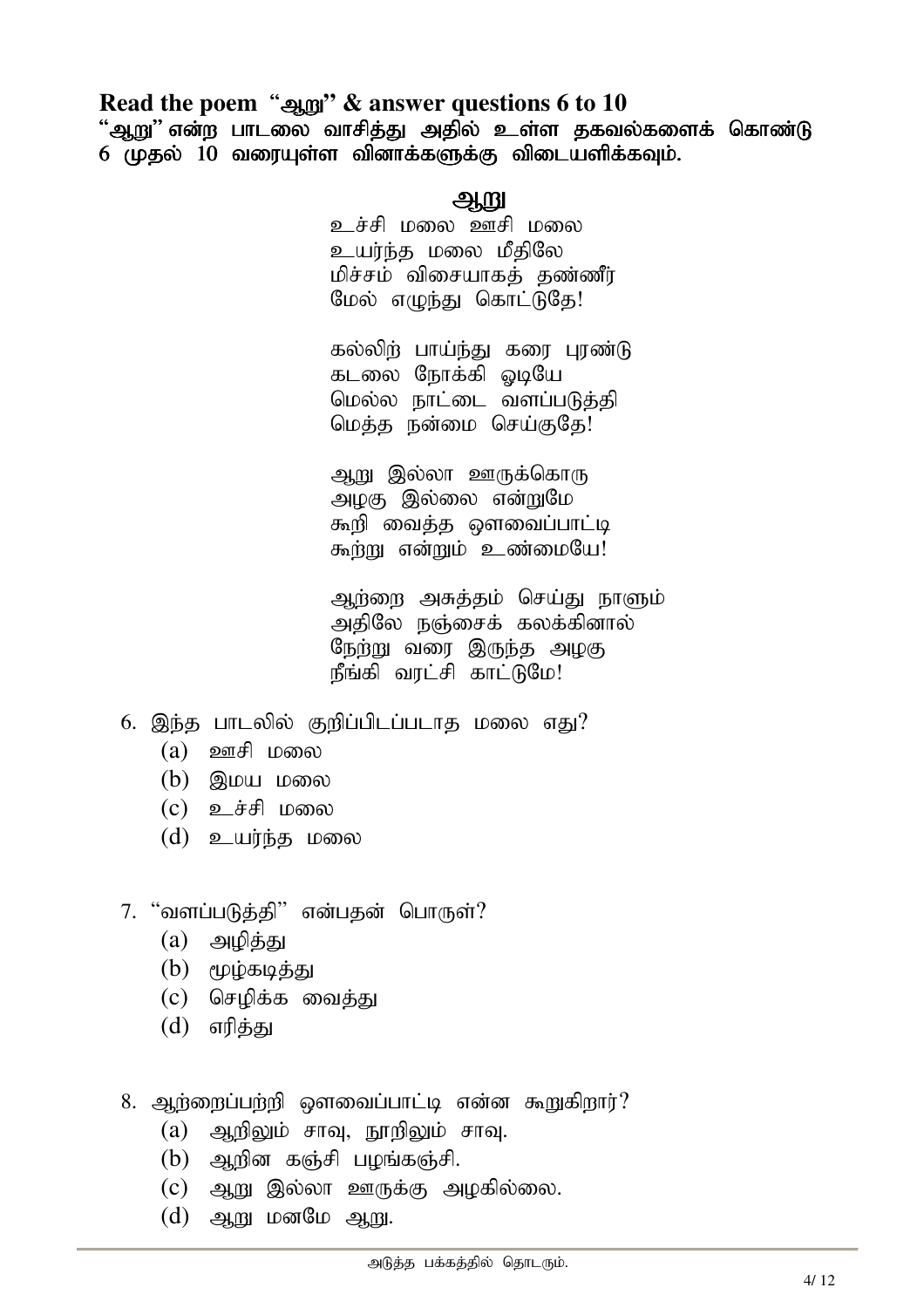- 9. இந்தப் பாடல் நமக்கு சொல்லும் அறிவுரை என்ன?
	- $(a)$  நாம் ஆற்றை அழகாக வைத்திருக்க வேண்டும்.
	- $(b)$  நாம் குப்பைகளை ஆற்றுக்குள் கொட்ட வேண்டும்.
	- $(c)$  நாம் ஆற்றங்கரையில் விளையாட வேண்டும்.
	- $(d)$  நாம் ஆற்றை அசுத்தம் செய்யக் கூடாது.
- 10. ஆறு அசுத்தமடைந்தால் என்ன நடக்கும்?
	- $(a)$  நாட்டின் அழகு கெடும்.
	- $(b)$  நாட்டில் வரட்சி ஏற்படும்.
	- $(c)$  நாட்டின் வளம் கெட்டுப் போகும்.
	- $(d)$  மேற்கூறிய மூன்றும் ஏற்படும்.

#### **For questions 11 to 15 choose the word that is spelt incorrectly in the given sentence.**

11 முதல் 15 வரையுள்ள வினாக்களுக்கு தரப்பட்ட வசனத்தில் உள்ள சொற்களுள் பிழையாக எழுதப்பட்டுள்ள சொல்லைக் காட்டுக.

- 11. குறுடன் ஒருவன் வீதி ஓரத்தில் இருந்தான்.
	- $(a)$  வீதி
	- $(b)$  குறுடன்
	- $(c)$  ஓரத்தில்
	- $(d)$  இருந்தான்
- 12. அகத்தின் அலகு முகத்தில் தெரியும்.
	- $(a)$  அகத்தின்
	- $(b)$  அலகு
	- $(c)$  (முகத்தில்
	- $(d)$  தெரியும்
- 13. அவுஸ்திரேலியா கடள் சூழ்ந்த நாடு.
	- $(a)$   $B<sub>L</sub>$ ள்
	- $(b)$  அவுஸ்திரேலியா
	- $(c)$   $(5, 10)$
	- $(d)$   $E\text{tr}(R)$
- 14. நான் மிருதங்கம் மிகவும் நன்ராக வாசிப்பேன்.
	- $(a)$  வாசிப்பேன்
	- $(b)$  நன்ராக
	- $(c)$  மிருதங்கம்
	- $(d)$  மிகவும்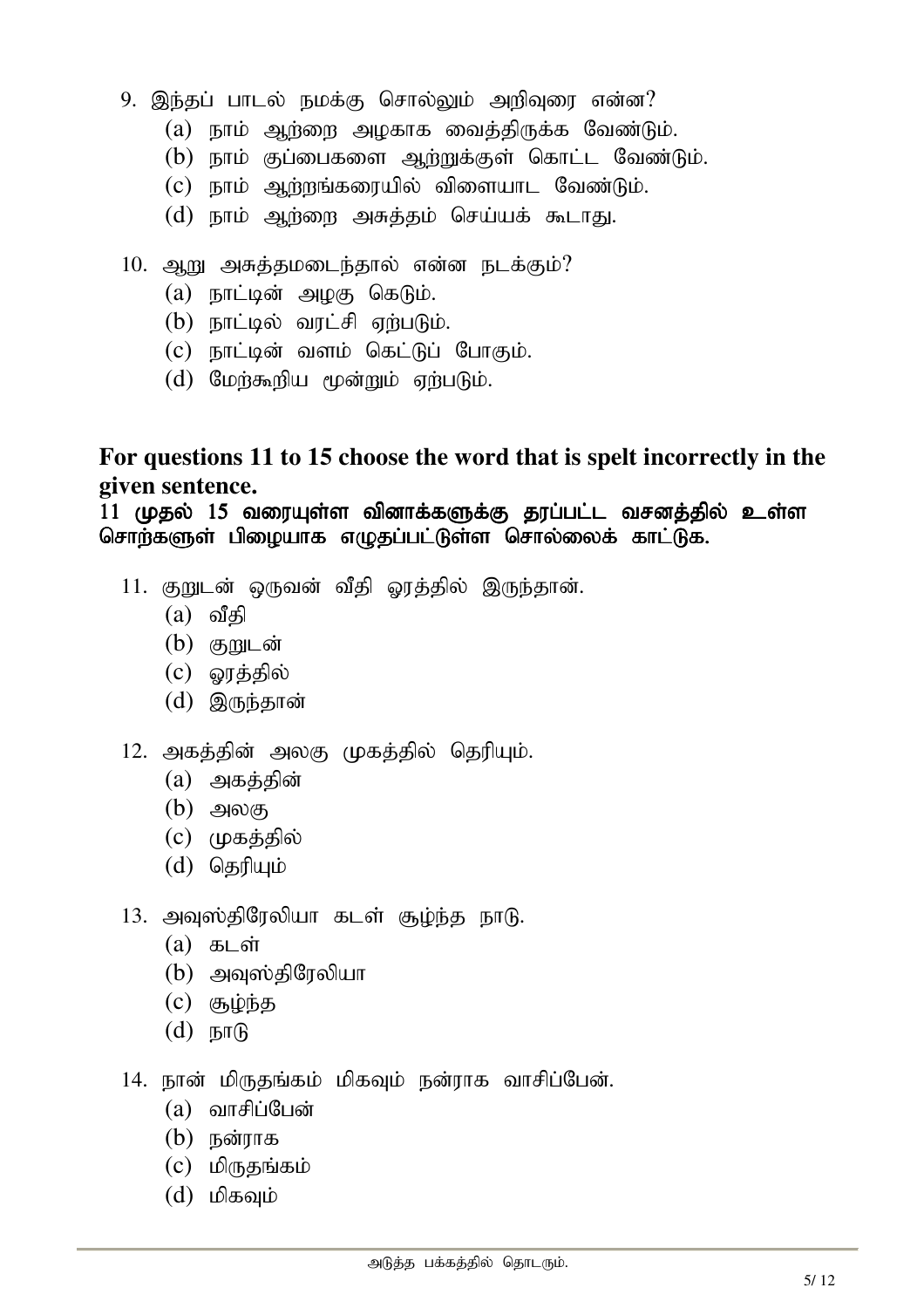- 15. எனக்கு தமிழ் எலுதவும் பேசவும் தெரியும்.
	- $(a)$  எலுகவும்
	- $(b)$  தெரியும்
	- $(c)$  பேசவும்
	- $(d)$  எனக்கு

#### **For questions 16 to 20 show the correct spelling of the underlined word that is spelt incorrectly.**

16 (முதல் - 20 வரையுள்ள வினாக்களில் கோடிட்டுக் காட்டப்பட்டுள்ள சொல் பிழையாக (தப்பாக) எழுதப்பட்டுள்ளது. அதை சரியாக எழுதுவது எப்படியெனக் காட்டுங்கள்.

- $16.$   $\underline{\text{LoS}}$   $\text{InS}$   $\text{InS}$   $\text{InS}$   $\text{InS}$   $\text{InS}$  ,  $\text{InS}$  ,  $\text{InS}$  ,  $\text{InS}$  ,  $\text{InS}$  ,  $\text{InS}$  ,  $\text{InS}$  ,  $\text{InS}$  ,  $\text{InS}$  ,  $\text{InS}$  ,  $\text{InS}$  ,  $\text{InS}$  ,  $\text{InS}$  ,  $\text{InS}$  ,  $\text{InS}$  ,  $\$ 
	- $(a)$  மன்சறிவு
	- $(b)$  மண்சரிவு
	- $(c)$  மாண்சரிவ
	- $(d)$   $L$  $\omega$  $\omega$  $\tau$  $\eta$  $\omega$
- $17.$  உலகில் அன்பம், சமகானமும் வளா வேண்டும்.
	- $(a)$  சமாதாணமும்
	- $(b)$  சமாதானமும்
	- $(c)$  சமகாணமும்
	- $(d)$  சமதனமும்
- 18. ஆறுமுக நாவலர் பைபிளை தமிழில் மொளிபெயர்க்கார்.
	- $(a)$  மொலிபெயர்க்கார்
	- $(b)$  மொளிபேயர்க்கார்
	- $(c)$  மொழிபெயர்த்தார்
	- $(d)$  மொழிபேயர்த்தார்
- 19. நாங்கள் மாமாவின் வீட்டில் பந்து <u>விலையாடினோம்</u>.
	- $(a)$  விளாடினோம்
	- $(b)$  விளையாடினோம்
	- $(c)$  விலாடினோம்
	- $(d)$  விமையாடினோம்
- $20.$  தமிழ்நாடு தமிழரின் பாறும்பரிய பிரதேசம் ஆகும்.
	- $(a)$  **LITTIDLING**
	- $(b)$  பாறம்பறிய
	- $(c)$  பராம்பரிய
	- $(d)$  பாரம்பரிய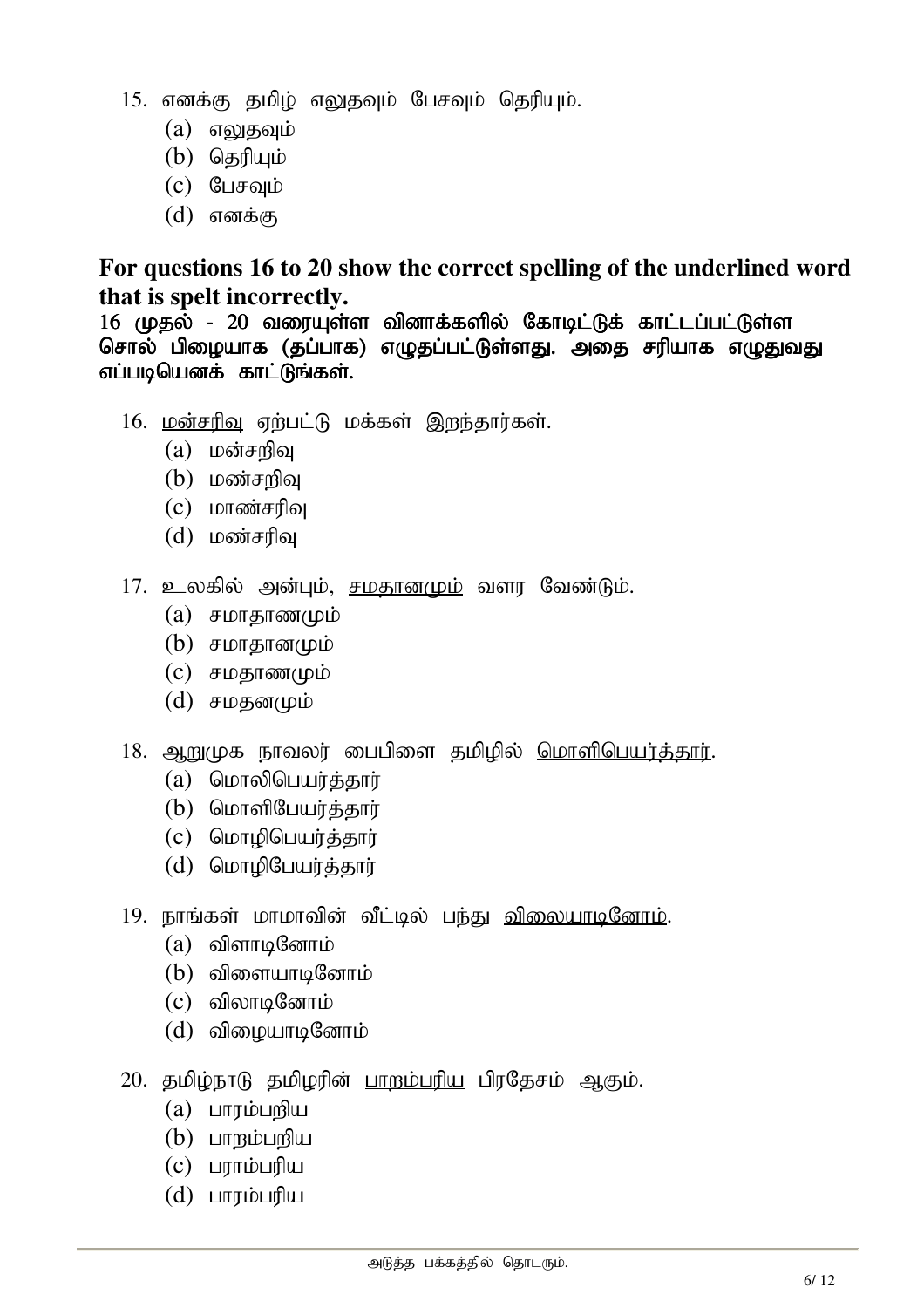#### **For questions 21 to 25 choose the word that is closest in meaning to the underlined word.**

21 முதல் 25 வரையுள்ள வினாக்களில் கோடிட்ட சொல்லுக்கு மிகவும் பொருத்தமான சொல்லைக் காட்டுக.

- 21. அமைச்சர்கள் ஆசனத்தில் அமர்ந்தனர்.
	- $(a)$  நின்றனர்
	- $(b)$  இருந்தனர்
	- $(c)$  படுத்தனர்
	- $(d)$  குதித்தனர்
- $22.$  விழாவின் ஆரம்பு உரை நன்றாயிருந்தது.
	- $(a)$  சொடக்க
	- $(b)$  நன்றி
	- $(c)$  இறுதி
	- $(d)$  கலைமை
- 23. ஆசிரியரின் <u>கேள்வி</u> அந்த மாணவனுக்கு விளங்கவில்லை.
	- $(a)$  விளக்கம்
	- $(b)$  பகில்
	- $(c)$   $L\nu$
	- $(d)$  வினா
- 24. விபத்தில் மாணவர்கள் இறந்ததைக் கேள்வியுற்றோர் <u>கவலை</u> அடைந்தார்கள்.
	- $(a)$  ஆத்திரம்
	- $(b)$  மகிழ்ச்சி
	- $(c)$  உவகை
	- $(d)$  துக்கம்
- 25. பத்து <u>ஆண்டுகளின்</u> பின் மேட்டூர் அணை நிரம்பியது.
	- $(a)$  மாதங்களின்
	- $(b)$  வருடங்களின்
	- $(c)$  நாட்களின்
	- $(d)$  வாரங்களின்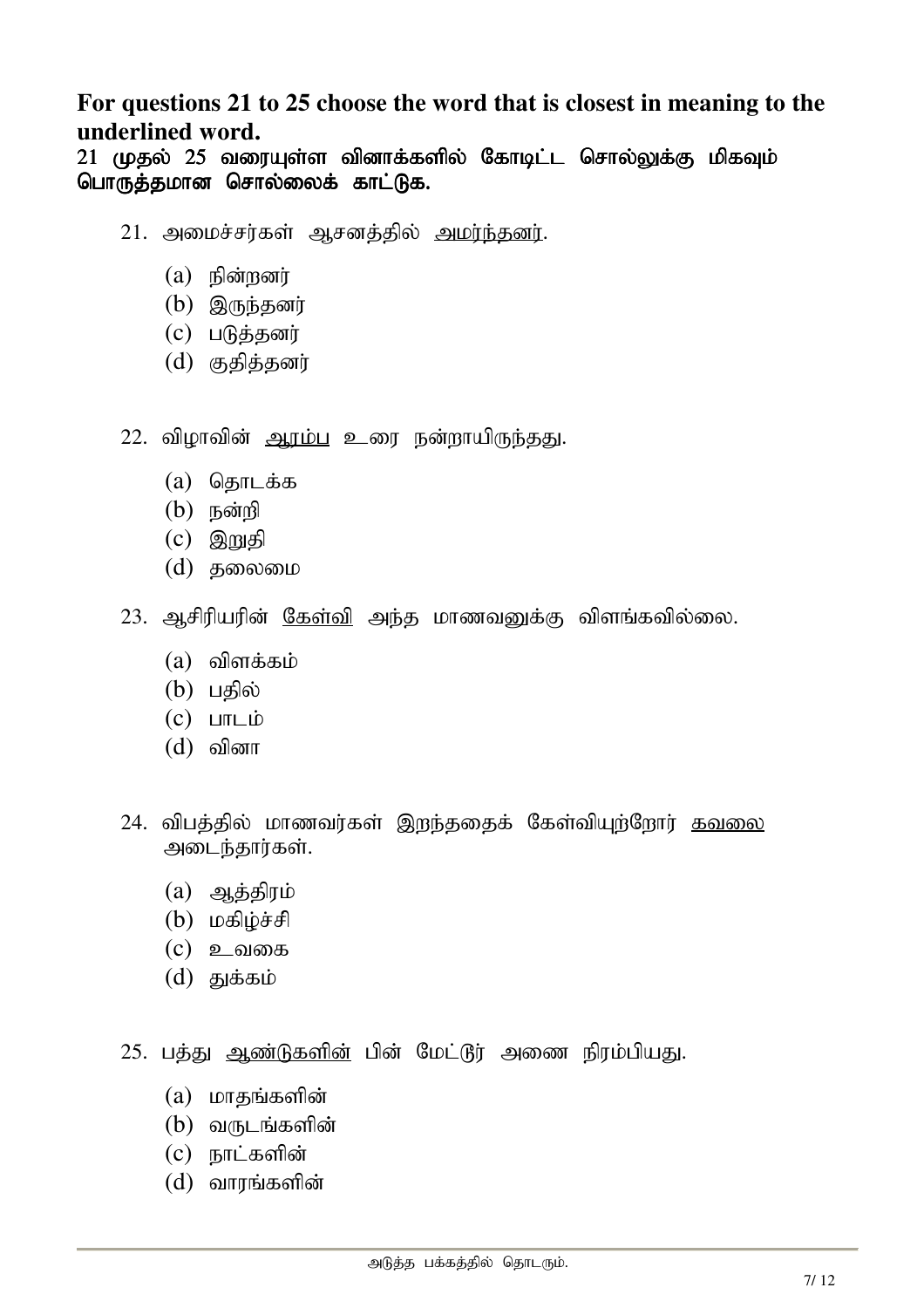#### **For questions 26 to 30 choose the word that is opposite in meaning to the underlined word.**

26 முதல் 35 வரையுள்ள வினாக்களில் கோடிட்ட சொல்லுக்கு எதிர்க்கருத்துள்ள சொல்லை காட்டுக.

- 26. நாள் முழுவதும் பாடுபட்டு உழைத்ததால் கண்ணன் களைப்படைந்கான்.
	- $(a)$  **p**  $\dot{B}$   $\ddot{B}$   $\ddot{B}$   $\ddot{B}$   $\ddot{B}$   $\ddot{B}$   $\ddot{B}$   $\ddot{B}$   $\ddot{B}$   $\ddot{B}$   $\ddot{B}$   $\ddot{B}$   $\ddot{B}$   $\ddot{B}$   $\ddot{B}$   $\ddot{B}$   $\ddot{B}$   $\ddot{B}$   $\ddot{B}$   $\ddot{B}$   $\ddot{B}$   $\ddot{B}$   $\ddot{B}$   $\ddot{B$
	- $(b)$  கவலையடைந்தான்
	- $(c)$  சோர்வடைந்தான்
	- $(d)$  களிப்படைந்தான்
- 27. வாழ்க்கைச் <u>செலவு</u> கூடக் கூட மக்கள் பல பிரச்சினைகளை எதிர்நோக்குகிறார்கள்.
	- $(a)$  வாவ
	- $(b)$  இன்பம்
	- $(c)$   $\Box$ com $\dot{\mathbf{D}}$
	- $(d)$  செல்வம்
- 28. மழை வீழ்ச்சி குறைந்ததால் ஏரிகளில் நீர் மட்டம் <u>குறைவாக</u> இருந்தது.
	- $(a)$  சாாசரியாக
	- $(b)$  அளவாக
	- $(c)$  அகிகமாக
	- $(d)$  சொற்பமாக

#### **For questions 29 and 30 choose the answer that combines the sentences in the best order.**

வினாக்கள் 29 தொடக்கம் 30 வரை தரப்பட்ட வாக்கியங்களை சரியான ஒழுங்கில் அமைத்துக்காட்டுக.

- $29.$   $(1)$  பின் அம்மா அவளை கோவிலுக்குக் கூட்டிக் கொண்டு போனார்.
	- $(2)$  அன்று கமலாவின் பிறந்த நாள்.
	- (3) கோவிலில் இருந்து வரும் வழியில் பிறந்த நாள் கேக் வாங்கிக் கொண்டு வந்தார்கள்.
	- $(4)$  காலை எழுந்ததும் வேலைக்குப் போகும் முன் அப்பா அவளை வாழ்த்தினார்.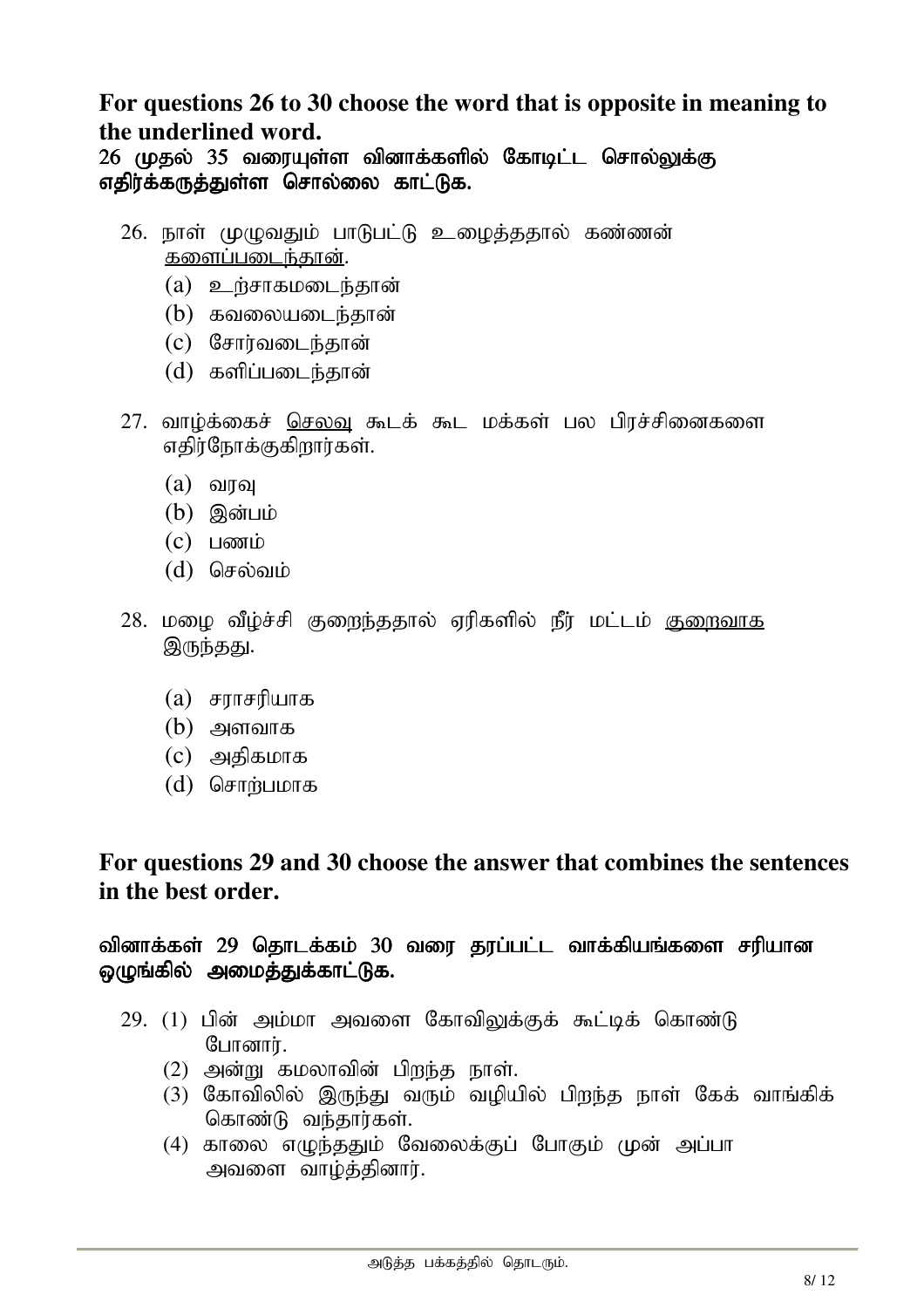(a)  $(1)$ ,  $(2)$ ,  $(3)$ ,  $(4)$ (b) (3), (2), (4), (1) (c)  $(2)$ ,  $(1)$ ,  $(4)$ ,  $(3)$ (d)  $(2)$ ,  $(4)$ ,  $(1)$ ,  $(3)$ 

 $30.$   $(1)$  அவற்றை விற்று நிறையப் பணம் சம்பாதித்தான்.

- $(2)$  அந்த நிலத்தில் காய்கறிகளைப் பயிரிட்டான்.
- (3) ராமன் தன் தந்தையின் நிலத்தை கொக்கிப் பண்படுத்தினான்.
- $(4)$  நிறையக் காய்கறிகள் விளைந்தன.

(a) (3), (2), (4), (1)

- (b) (2), (1), (4), (3)
- (c) (4), (3), (2), (1)
- (d)  $(1)$ ,  $(4)$ ,  $(3)$ ,  $(2)$

#### **For questions 31 to 33 choose the most appropriate word from the list below the text.**

31 முதல் 33 வரையுள்ள வினாக்களில் கோடிட்ட இடத்திற்கு மிகவும் பொருத்தமான சொல்லை உரைப்பகுதியின் கீழ் தரப்பட்ட சொற்களிலிருந்து தெரிவு செய்க.

தமிழ் நாடு தமிழரின் பரம்பரைப் பிரதேசம். அங்கு தமிழ் மொழி தமிழர் பண்பாடு தமிழர் (31) ------------------ எல்லாம் அன்று மட்டும் அல்ல இன்றும் வளர்கின்றன. அவை எல்லாம் கமிமரின் (32) ---------------------- அளிக்க அருஞ்செல்வங்கள்.

தமிழரின் அன்றாட வாழ்விலே அவர்களின் தனித்துவத்தை நாம் காணலாம். உணவு உடை கலைகள் போன்றவை சில. இவை மட்டுமல்ல பேணும் (33) ---------------, வாழ்க்கைமுறை விழாக்கள் திருமணமுறை, மரணச்சடங்கு போன்ற இன்னும் பலவும் தனித்துவமானவை.

அறிஞரைப்போற்றுதல் தமிழர் பண்பு. அதற்கு ஓர் எடுத்துக்காட்டாக உள்ளது வள்ளுவர் கோட்டம்.

- $(a)$  விழுமியங்கள்
- (**b**) தனித்துவமானவை
- (c) கலைகள்
- (d) முன்னோர்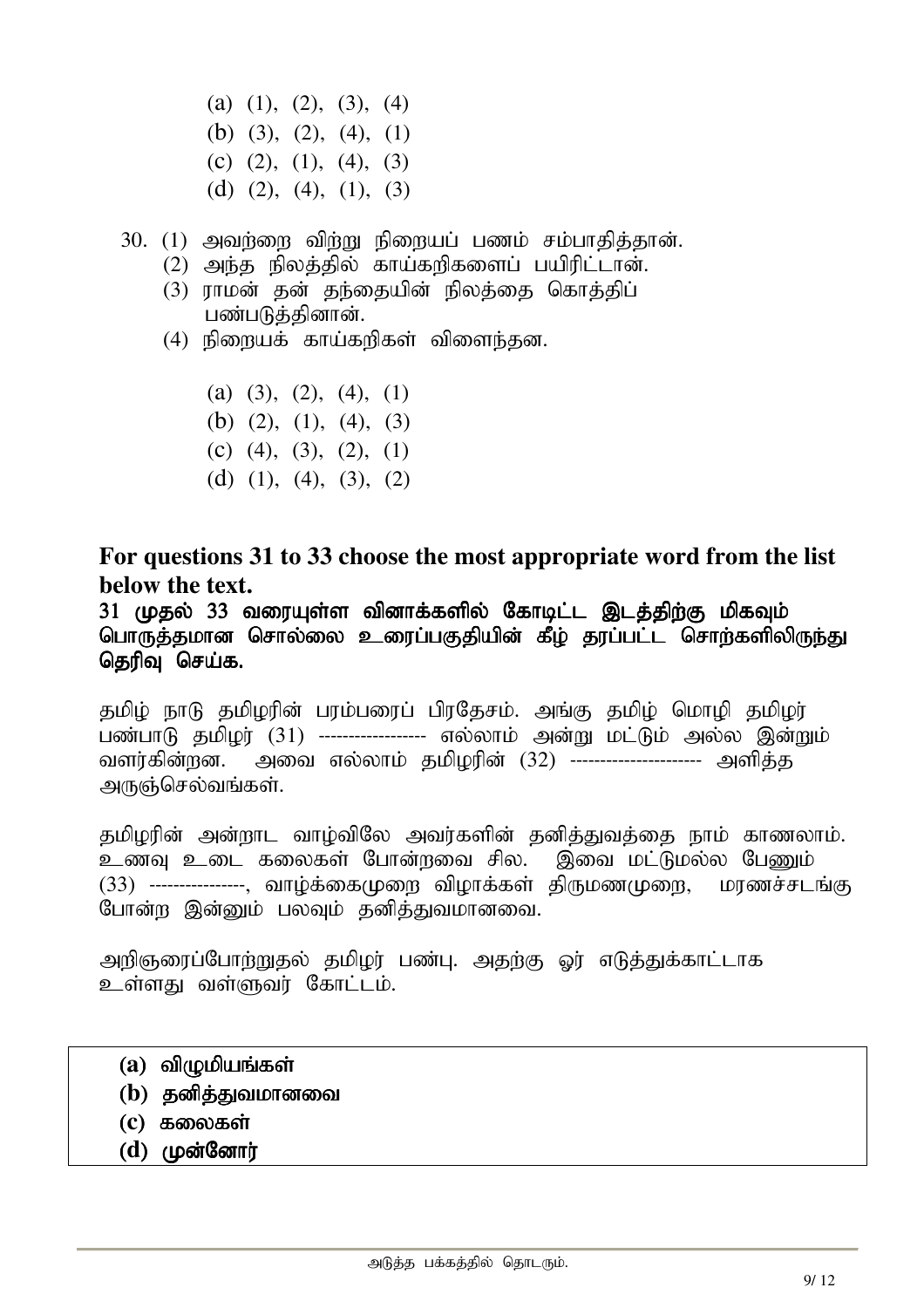### **For questions 34 to 37 choose the correct appropriate occupation.**

34 முதல் 37 வரையுள்ள வினாக்களில் கூறப்பட்ட தொழில்களைச் செய்பவருக்குரிய பொருத்தமான பெயரைத் தெரிவு செய்க.

- $34.$   $2\omega$ டைகளைத் தைப்பவர்:
	- $(a)$  நடிகர்
	- $(b)$  இயக்குனர்
	- $(c)$  அஞ்சற்காரர்
	- $(d)$  தையற்காரர்
- $35.$  சிலை வடிப்பவர்:
	- $(a)$  ஓவியர்
	- $(b)$  அசிரியர்
	- $(c)$  சிற்பி
	- (d)  $5J\dot{\sigma}$
- 36. விமானம் ஓட்டுபவர்:
	- $(a)$  விமானி
	- $(b)$  சாரகி
	- $(c)$   $L$  $n$ [go] $L$  $\theta$
	- $(d)$  @ட்டுனர்
- $37.$  வழக்குகளை விசாரிப்பவர்:
	- $(a)$  வக்கீல்
	- $(b)$  நீதிபதி
	- $(c)$  தலைவர்
	- $(d)$  மருத்துவர்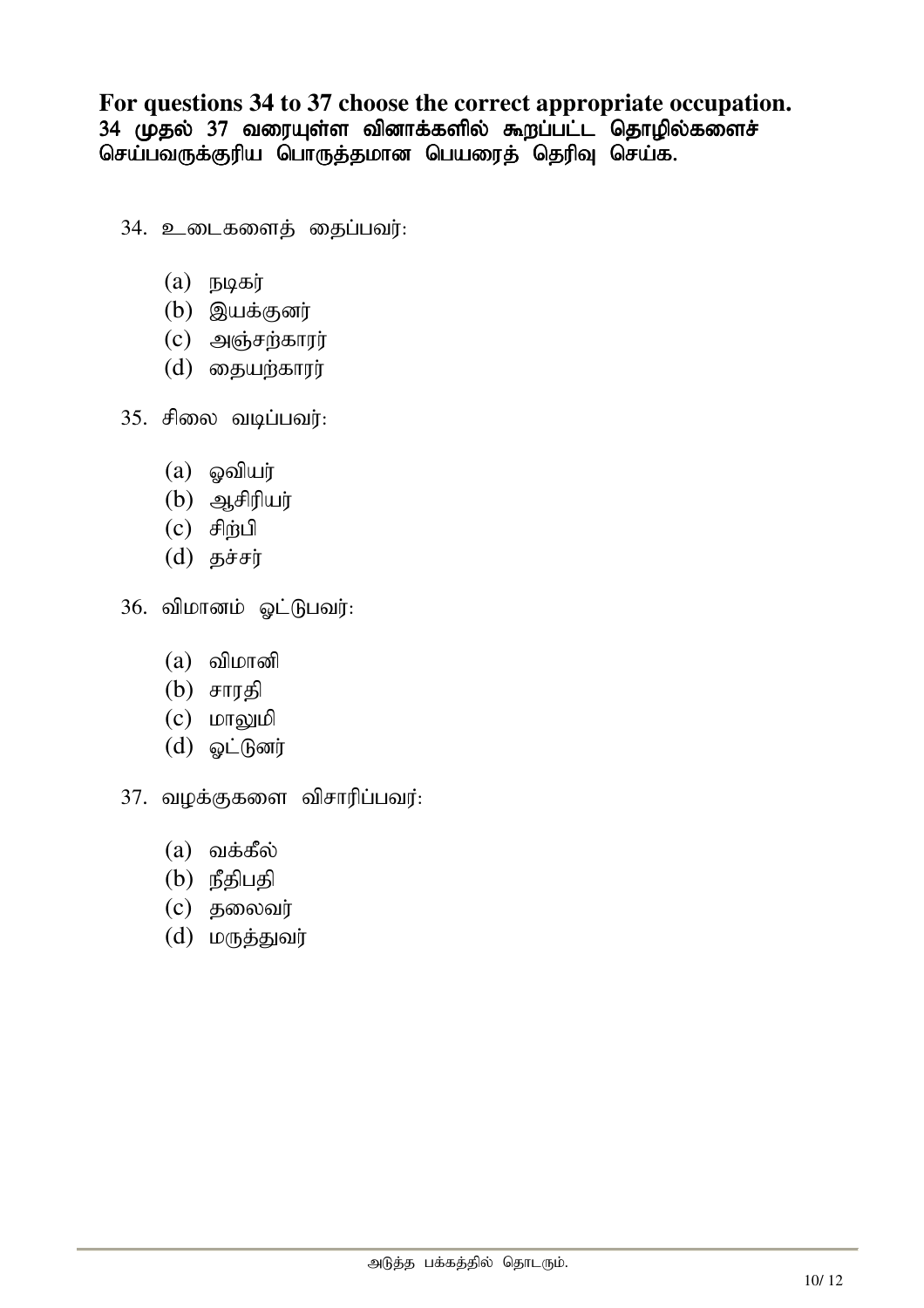**For questions 38 to 42 choose the most appropriate cities from the list**  38 முதல் 42 வரையுள்ள வினாக்களில் கூறப்பட்ட விடயங்களுக்குப் பொருத்தமான நகரங்களை தெரிவுசெய்க.

- 38. விவேகானந்தர் நினைவு மண்டபம் அமைந்துள்ள இடம் -
- $39.$  திருவள்ளுவர் நினைவாகக் கட்டப்பட்டுள்ள வள்ளுவர் கோட்டம் -
- 40. தமிழரின் கலைகள் சிறப்புற்று விளங்கிய இடம் -
- 41. தமிழ்ச் சங்கம் அமைந்த இடம் -
- 42. திருவள்ளுவரின் 133 அடி உயரச் சிலை அமைந்துள்ள இடம் -
	- (a) கன்னியாகுமரி
	- (b) **LOTILD** ENDING
	- (c) சென்னை
	- (d) மதுரை

#### **For questions 43 to 48 choose the most appropriate pharase from the list**  43 முதல் 46 வினாக்களில் ஆரம்பிக்கும் வரிகளுக்குரிய மறுபாதியைத் தேர்ந்தெடுக்க.

- $43.$  வாழ்க நிரந்தரம் வாழ்க தமிழ்மொழி
- $44.$  எங்கள் வாழ்வும் எங்கள் வளமும்
- 45. அன்பும் அறனும் உடைத்தாயின் இல்வாழ்க்கை
- 46. ஈன்ற பொழுதிற் பெரிதுவக்கும் தன்மகனைச்
	- (a) பண்பும் பயனும் அது
	- (b) வாமிய வாமியவே
	- (c) மங்காத தமிழ் என்று சங்கே முழங்கு
	- $(d)$  சான்றோன் எனக்கேட்ட தாய்